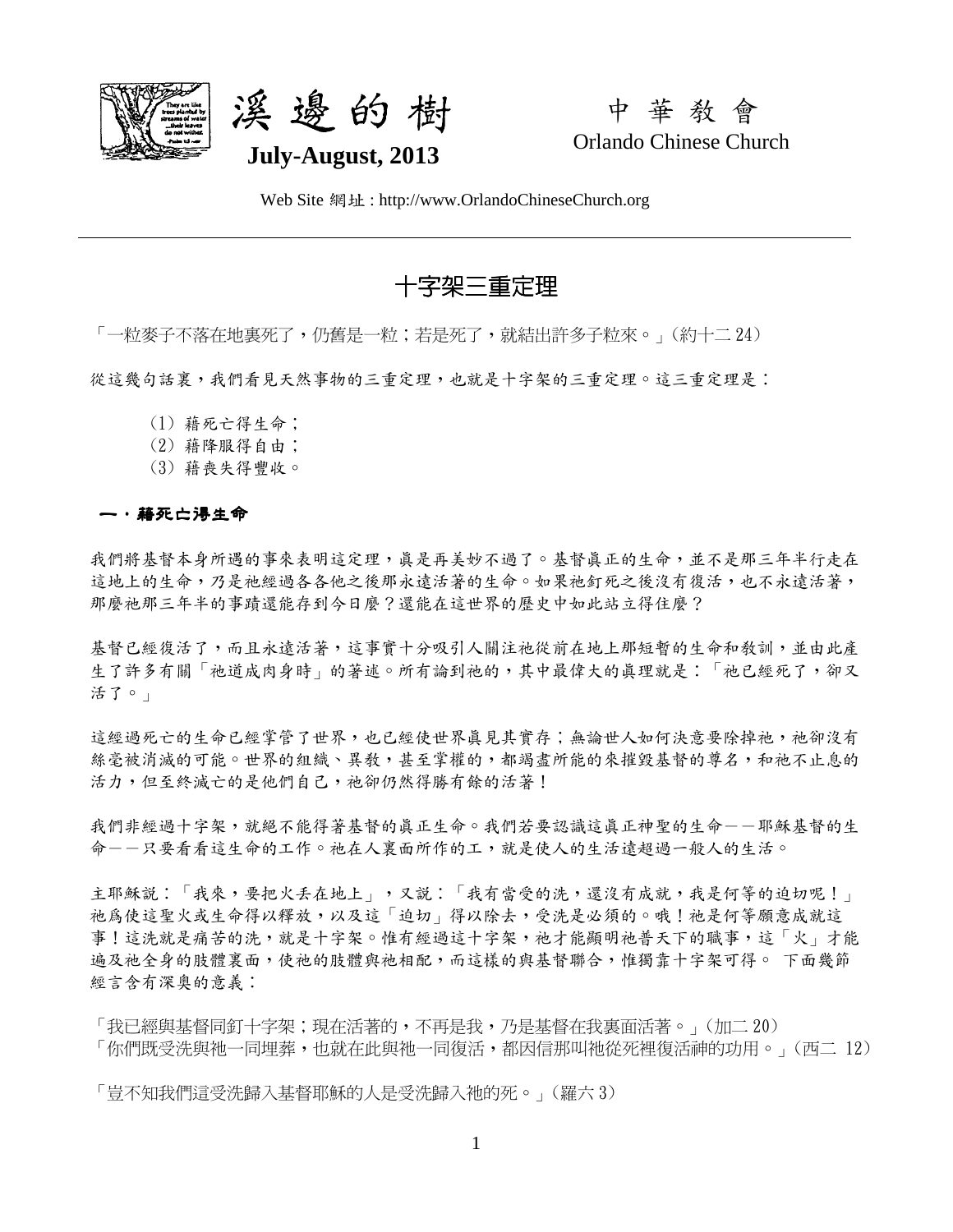「我們若在祂死的形狀上與祂聯合,也要在祂復活的形狀上與祂聯合。」(羅六 5)

「所以,我們藉著洗禮歸入死,和他一同埋葬,原是叫我們一舉一動有新生的樣式,像基督藉著父的榮 耀從死裡復活一樣。」(羅六 4)

如果我們要彰顯基督的生命,如果那滿有生命而不能被毀滅的,要在世界裏作強而有力的見證,如果那 神聖的、得勝的、不可滅的生命--神自己的生命--要藉著基督身上的肢體向世人作滿有能力的見 證,使世人真見其實存,肢體必須與基督的死和復活聯合。

如果我們認識了這聯合,我們今生的生命就算不了甚麼。我們必須支取基督的死,向已死、向世界和其 上的一切野心、慾望、意見、及制度死,並且讓那死天天在我們裏面有更深的工作,好叫那復活的生命 在我們裏面多多地彰顯出來。神的生命絕不能進入舊造,神的生命是新造的生命。

這「藉死亡得生命」的真理,不僅適用於自己為罪人的時侯,就是我們為基督人的一生,也需要這真理 作工在我們生活上的每一點。就如說到屬靈的教育,我們要得真理的知識,還必須聖靈教導我們。聖靈 的教導和世人的教導不同。世人不過將許多的知識充滿我們的頭腦,聖靈卻使祂所教導我們的一切,作 成在我們裏面;叫它們成為我們,我們成為它們。

在屬靈的教育中會遇見這樣的事:比方說:你有一天聽見了甚麼、讀了甚麼、或聖靈在你裏面說了甚 麼,你的靈裏就得了新的啓示,看見了奇妙的真理。你從前在理念中所知道的事,現在得光照。那時你 就抓住了你所得著的真理,也許你就去禱告,或者為著你所得的感謝主,並且你也覺得你得著了極大的 寶貝,就是於你的生命有無限的價值。你不肯失去它,因為它帶給你這樣的喜樂。

但經過一段時日以後,你所領受的真理,似乎全歸無有,它所有的能力和喜樂似乎都離開了你,它就成 了消失的景象。此後,也許你不知不覺的到了你所從未走過的路上,酷烈的試煉臨到你,極大的困難環 续你,你也覺得因著環境的壓迫,已被帶到絕望的死地。在這時候,那充滿你探索的頭腦的,顯然就是 那失去的「真理」。在這迫切的困境中,那真理抓住你,你也竭力抓住它,於是它又活了,並且證明它 的活力--带領你出困境、靈命得提升並進入得勝。這到底是怎麼一回事呢?

你得了滿有生命的真理的啓示,這是好的!但是這真理必須在你裏面作工,好叫它成為你的!從前你不 過在悟性中理會了它,但是為著它能成為你的生命,你必須被帶進死地,以致沒有別的可救你,惟獨這 真理能救你。這樣它就成為你靈命的一部分,從此你就不會再失去它。它是你所知道所證明的真理,你 無論何時向人述説它,它就立刻如同到了家那麼自然。它是活的,是在你的經歷中從死裏復活的。這就 是有力見證的獨一根基。

一粒麥子--你雖然信它有生長的可能,卻看不見它的生命--下到墳墓裏,而後神所命定在它四圍的 力量就起始作工在它身上。現在它復活了、萌芽了,這樣以後,就沒有甚麼能阻止它向上生長。

我們再用這定理來說為主作工的事。主的工人需要死,就如罪人需要死。「死」抓住我們的工作,真是 可怕的經歷。當我們作主工的人、傳道人,下到死地,被困在壓迫、苦楚、無結果之中,就失望著說: 「我到了盡頭 ,我甚麼都完了。」在這時候,試驗就來到,試驗我們的自己,和我們的工作。在我們 裏面有了幾分心存要得人的喜歡呢?我們作工是否為著傳揚己名呢?為的要得好名聲麼?當人們稱讚我 們的工作,我們有否覺得高興、喜歡?或者,當人們說我們一些不好聽的話、批評我們,以為我們所作 的不對、誹謗我們,我們是否回家後就覺得不好過呢?在這些事上,我們佔上了幾份呢?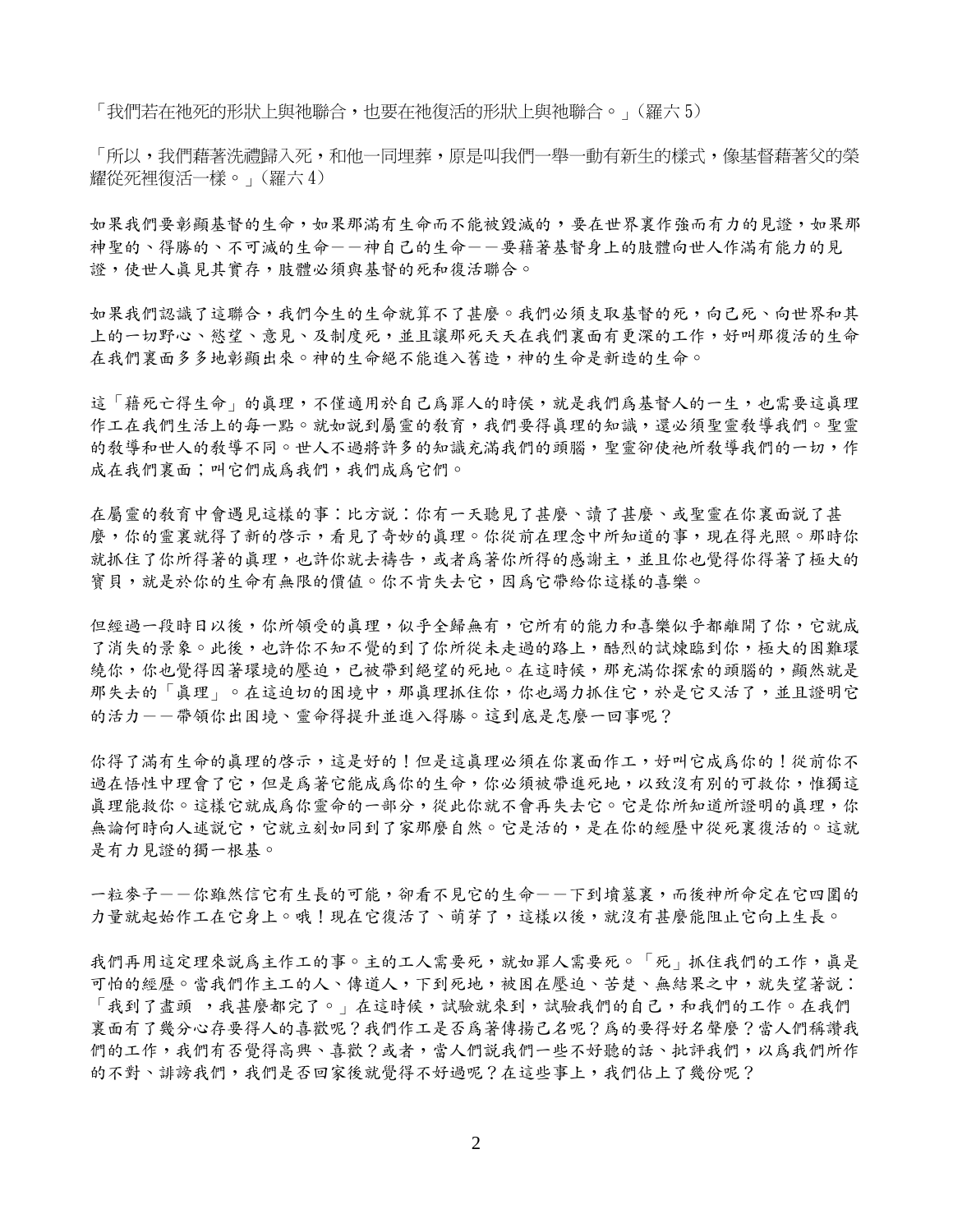沒有經過試驗之前,我們自然也說過:「我沒有這樣個人的雄心,我不尋求自我的利益。」但是當我們 下到死地,工作的門似乎向我們關閉的時候,我們的動機、我們的感覺,都顯露出來,我們是否繫念已 名過於主名。我們必須脫離一切己的生命,然後神才能用我們。我們必須達到一個地步,就是絲毫不管 人們想甚麼、說甚麼、或作甚麼,只要神心滿意足、只要我們行在祂的旨意中。這是平安的道路,這是 得勝的道路。但是我們必須落下,落到死地,「我」必須被治死。這就是:「我」已經被釘在十字架 上;基督,滿有祂復活的大能才得以彰顯出來。

有人問到慕勒為主作工的祕訣,他說:「曾有一天我死了,完全死了。」他一面說,一面屈身,甚至幾 乎碰著地--他又説:「喬治•穆勒死了,在他的個人看法,喜好,品味和意志上死了,在這地上死 了,在他兄弟和朋友對他的認可或批評上死了。而從那刻起,我一直在學習讓自己只得神的喜悦和認 可。」

神所親自發起的大小工作,都是藉這定理「藉死亡得生命」在那裏作工。有時我們看見神的某件工作下 到死地,似乎失去了所有的效力,成了一無所有。但過不多時,神那滿有復活大能的生命,卻叫那件埋 沒的工作從墳墓的最深處復活起來。

常有神的許多僕人清楚奉了神的呼召前去爲主作工,卻看見工作按這定理走去。這樣看來,似乎神有奧 妙的緣由,要祂的工作先下到死地,而後才能永遠的滿有活力、滿有得勝的活著。也許就是因著這樣, 人的生命就必須出去,神的生命才能以進入。

#### 二.藉降服反得自由

「求主捆綁我,我才得釋放。」以賽亞書第五十三章奇妙的説明這真理。在這一章裏,耶和華的受苦的 僕人,祂甘願受各樣的捆綁,祂虛己順服,且死在十字架上,祂捨去了祂的神聖權利,不為己揚名,反 倒甘願受一切邪惡權勢的戲弄,好叫祂因著在人的方面落在邪惡權勢之下,可以將邪惡的權勢分裂、在 超越的得勝中復活,祂得以遠超過一切權勢,及一切執政的和掌權的。

在人的方面,十字架是一幅捆綁的圖書。「祂救了別人,不能救自己。」(太十七42)掌控著老亞當族 類的,就是這「不能」,但基督藉著十字架,成就了祂完全的救贖,具督成為新族類的代表,而新人都 在祂裏面。當十字架完成了它的工作,人就脫離一切的挾制而得自由,並且基督那滿有能力的從墳墓裏 出來,祂得掌管全地的權柄。基督叫那些聯合於祂的死的人與祂一同復活,生活在超然的境地裏,祂並 藉著他們成就那些以前所絕對不可能的事。

雖然到目前為上,許多基督的卓越成就,被應用在哲學、社會學、和物理學等方面。但自各各他以來, 因著人的智慧與能力的有限,基督在地上所成就的,人是無法解釋的。

他們所能傳揚的事,就是「眼睛未曾看見,耳朵未曾聽見,人心也未曾想到的。」(林前二9) 乃是因 為神藉著聖靈向他們顯明了。他們所完成的工作,他們所接觸的範圍,他們工作本身的實質,絕不是世 人能力所能達成的。並且,我們已經說過,神藉著他們所作的工,越被魔鬼所集中全力去擾亂、破壞, 就越證明這工作裏所有的性質實在是超自然的、無限量的。

#### 三.藉喪失得豐收

再看以賽亞書第五十三章,我們看見耶和華的贖罪的僕人進到淒涼之境,一個滿了荒蕪的畫面。祂孤苦 零丁,被輕視、被棄絕。哦!多麼可怕的孤單。祂的十字架叫祂付上了一切,祂自己的弟兄不相信祂,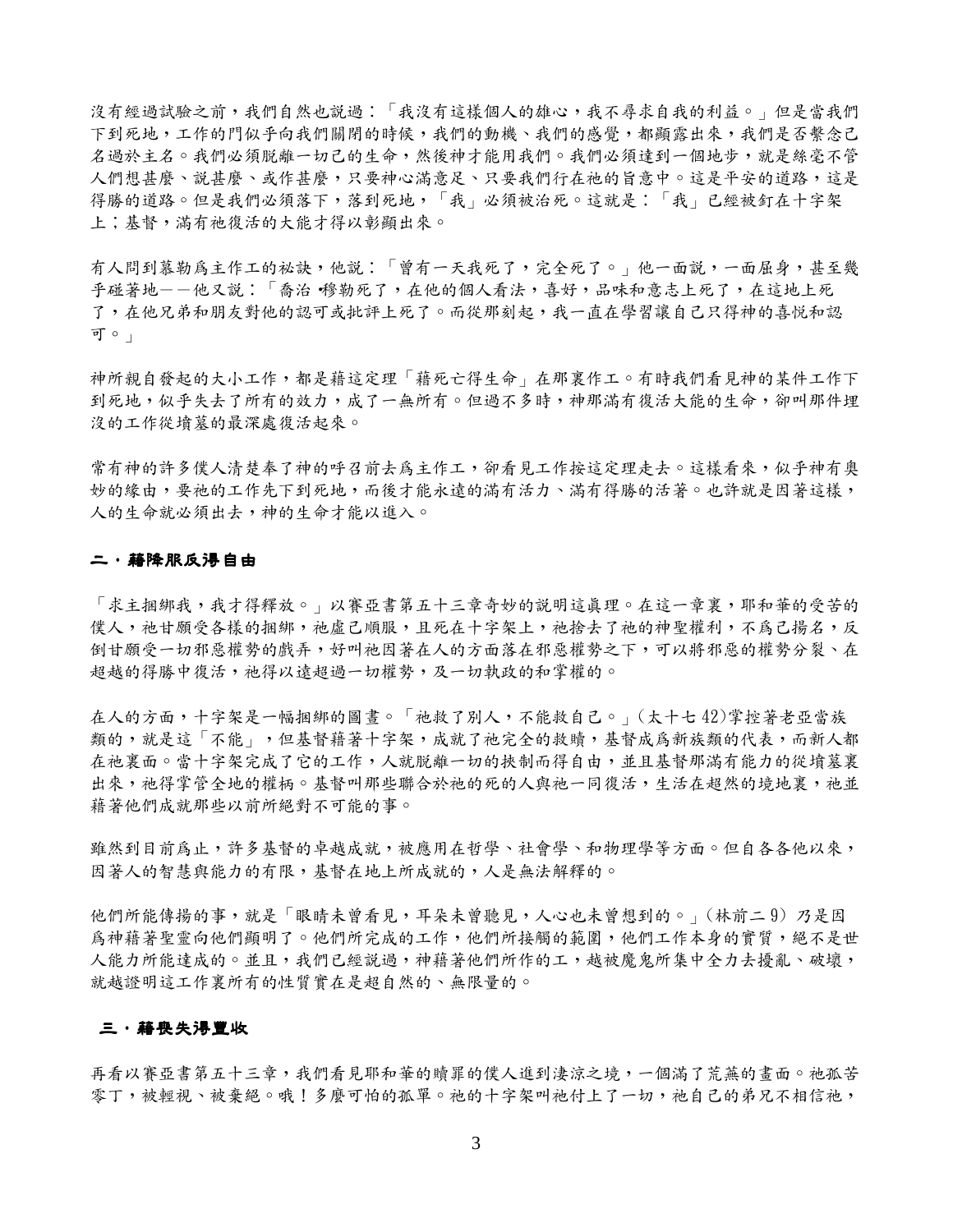祂最親近的門徒不明白祂!然而,這一章說末後一段說甚麼呢!「祂必看見後裔,並且延長年日。耶和 華所喜悅的事,必在手中亨通。祂必看見自己勞苦的功效,便心滿意足。」(賽五十三 10-11)

從那一刻在十字架上祂捨了自己以及這「後裔」的應許開始,我們就走向最終稱義之路。 我們讀啓示錄,就看見祂在寶座中像是被殺過的羔羊,在祂四圍有許多的人,沒有人能數過來,是從各 國各族各民各方來的,這就是基督所得的,這數不過來的人,就是祂勞苦的功效。

在此舉一個實際應用的例子:神似乎常對我們有太多的要求;當我們必需把最寶貝的東西獻給祂的時 候,真覺得在這十字架的路上,太多的接棄,去滿足太多的要求,甚至有時很痛苦。我們似乎覺得總是 給予給予,奉獻似乎成了一個律,大量的、不停的工作在我們身上。哪知,正是因著這條唯一的路和這 個唯一的律,那無限的、超然的果效才隨之而來。

魔鬼將世上萬國和榮華指給主耶穌基督看,要將這一切賜給主耶穌--這是牠狡猾的用意--要主耶穌 拒絕十字架。撒但知道十字架所成就的是甚麼,也知道自己必定失去世上萬國,基督卻要藉著十字架得 著萬國,所以牠怕主耶穌接受十字架。

主耶穌卻拒絕了撒但,直向十字架而去。祂行走十字架的道路上、棄絕世界、捨去自己,但祂後來所得 著的是遠超過魔鬼所能給祂的。祂至終因著拒絕撒但而得著萬國。

你有否預備先捨棄而後得著呢?你肯不肯捨棄今世的,去得永世的呢?你肯不肯捨棄暫時的,去得永遠 的呢?你肯不肯捨棄屬地的,去得屬天的呢?你肯不肯捨棄目前的榮耀,去得最終的賞賜呢? 捨棄一 切,是得著一切的方法。基督現今已經從祂父手中得了一切的豐滿;我們若藉著十字架與祂聯合,我們 的生活就可以變得無窮的豐富和說不盡的滿足。

有人已經證明過,他們甘心捨棄他們本來所最不願失去的,至終又看見他們所已捨棄的變作更豐富的回 到他們那裏,甚至那豐富是他們從前所未曾知道的。

常我們在十字架那裏「將我們的珍寶丢在塵土裏,將俄斐的黃金丢在溪河石頭之間。」全能者就爲我們 的珍寶!(史百克)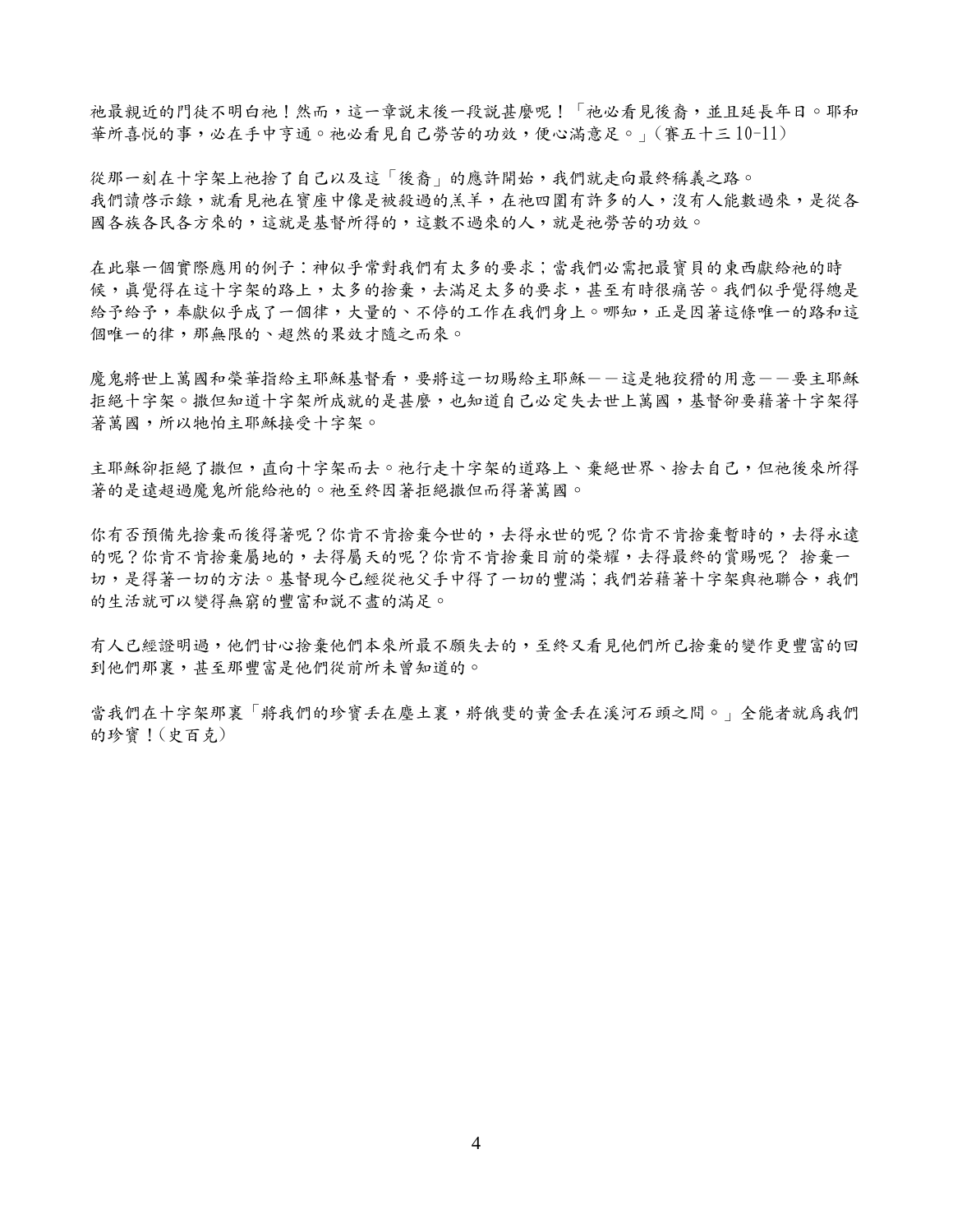## **The Three-Fold Law Of The Cross**

*"Except a corn of wheat fall into the ground and die, it abideth by itself alone; but if it die, it beareth much fruit." John 12:24.* 

In these words we have the three-fold universal law of nature which is also the three-fold law of the Cross. This three-fold law is (1) Life through death. (2) Liberty through surrender. (3) Enlargement through loss.

## **1. Life Through Death**

The supreme illustration of this law is in Christ's own case. The real life of Christ is not the life of the three and a half years in which He trod this earth, but it is the life which He has been living in all the world since Calvary. It is an open question whether the record of those three and a half years would have survived or would have taken the place in the history of the world which it has taken, were it not for the romance of His continued activities and triumphs world-wide since His crucifixion and resurrection.

It is this romance that has attracted so much attention to that brief span of His life and teaching on earth, and which has created the world's literature relative to "The days of His Flesh." The greatest truth about Him is that "He was dead but is alive again."

That life through death has controlled the world ever since and has made the world realize that, in spite of most determined efforts to destroy it, here is something which is indestructible. Great world systems, cults, and even empires have exhausted all their resources to blot out the Name and the continued vitality of Christ. But it is they which have perished; He still lives on victoriously.

We never receive the real life of Christ until we too have been to the Cross. The real divine life - the life of Jesus Christ - is only known by what it does in men and women in making them live on a plane which infinitely transcends the human level.

Christ said of Himself that He had "come to scatter fire on the earth," and that He was "straitened until it was accomplished." A baptism was necessary in order that this divine fire or life might be liberated, and the "straitening" of Himself destroyed. He groaned, "Oh, that it were already accomplished." This baptism was a baptism through the passion, and it was through the Cross that He looked for the realization of all His worldwide mission. The "fire" was to become world-wide in the members of His body. It was thus essential that they should be identified with Him, and identification with Christ is only found at the Cross, where such passages as the following have their deepest meaning:-

*"I have been crucified with Christ and yet I live and yet no longer I but Christ liveth in me." Galatians 2:20.* 

*"Having been buried with Him." Colossians 2:12.* 

*"We were baptized into His death." Romans 6:3.* 

*"For if we have become united with Him in the likeness of His death we shall be also in the likeness of His resurrection." Romans 6:5.* 

*"Like as Christ was raised from the dead, so also we." Romans 6:4.* 

If we are going to manifest that life of Christ, and if that vital indestructible something is going to bear its powerful testimony in the world, if that divine life - that very life of God Himself - indestructible, victorious, is going to bear its mighty witness and make itself felt in the world in the members of His Body, it is only through their oneness with Him in death and resurrection.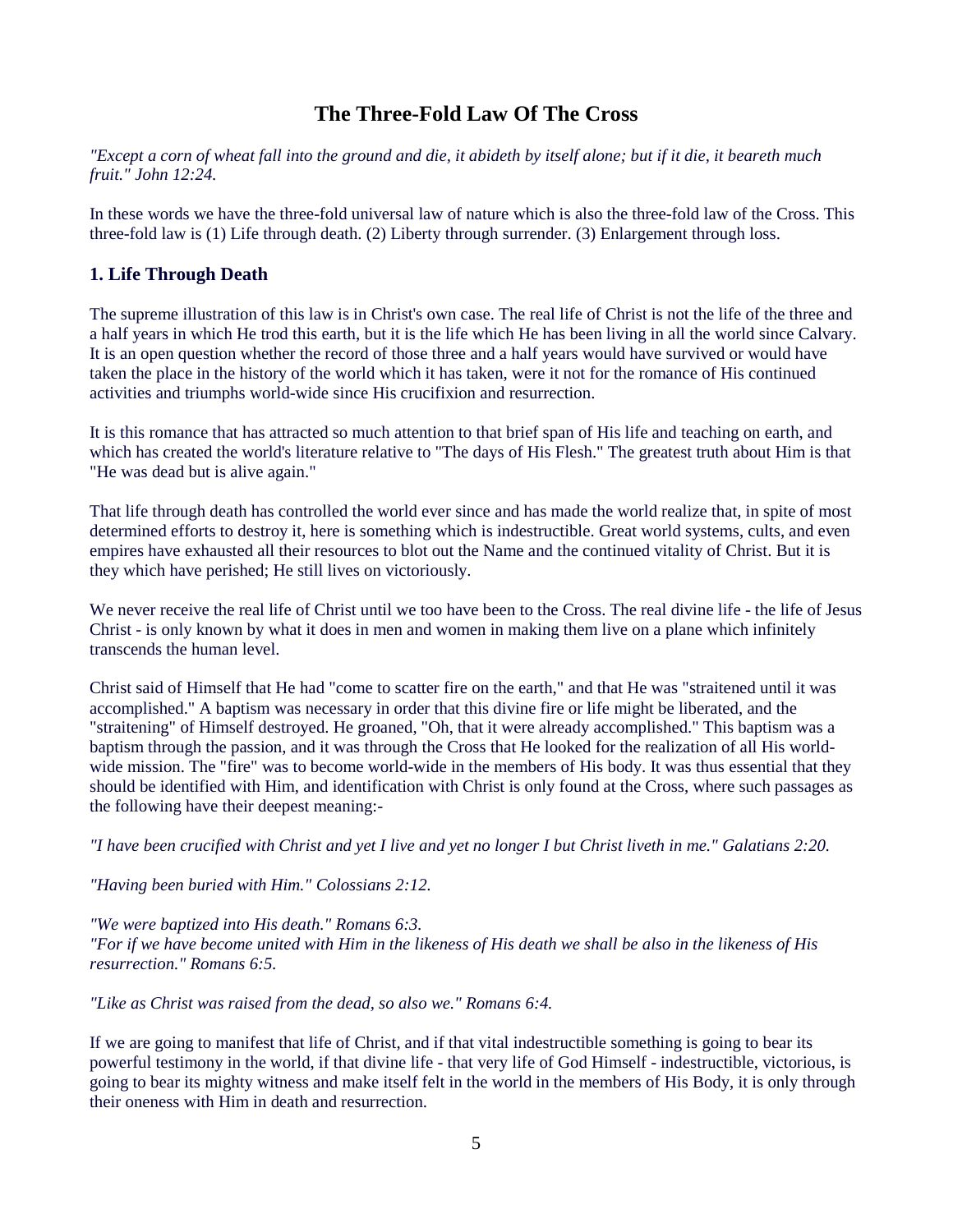Until we know this oneness, our Christian life will count for little. We must take our place in one initial, allinclusive reckoning with Him in death to the old self, and the old world with all its ambitions, desires, programmes, ideas, and standards, and then allow that death to be wrought out in us daily in order that the resurrection life may be increasingly manifest in us. The life of God cannot come into the old creation, it is the new creation life.

Not only does this apply in the case of ourselves as sinners, but it is a law which works out in every other relationship of Christian life. Take the matter of the knowledge of truth, in spiritual education. We come into the school of the Spirit to be taught. This school differs from the educational institutions of the world, where we go to have a certain amount of knowledge imparted to our brains. In secular education we can be crammed with a vast amount of theoretical knowledge, but the Holy Spirit's method is to have things wrought out in our very beings so that they become us and we become them.

In spiritual education something like this happens: One day being in the spirit, something said, or something read, or by the voice of the Spirit within, you see some wonderful piece of truth and it breaks upon you with all the force of a new revelation. Something you knew in theory before now breaks upon you as a wonderful divine unveiling. You lay hold of it, perhaps go to prayer and thank the Lord for it and feel that you are possessed of a great treasure which is going to be of infinite value in your life. You do not want to lose it, it has brought you such joy.

But after a time it goes! It seems to die and go from you entirely, all the power of it and the joy of it seems to depart, it has become a faded vision.

Unconsciously to yourself, it may be, your life begins to move out along strange lines, things in the nature of severe trial come upon you, a situation of great difficulty arises, and you feel that by sheer force of circumstances you are being carried to despair and to death.

At this point, the only thing that occupies your questioning mind, is that "truth" which had apparently passed away.

In your extremity it grips you and you make one desperate appeal to it, whereupon it comes to life and proves its vitality in bringing you through, up, and out to victory. What really has happened?

You received a revelation of some vital phase of truth. Good! But that truth had to be wrought out in you so that it became you. It was only mentally apprehended before, and in order that it might become your very life you had to be led into such a place of death that only this truth could save you.

So it has become part of your spiritual life and after that you never lose it. It is truth you know, and have proved, and whenever you are led to speak of it to others, it immediately gets home, it is a living thing, alive from the dead in your experience. This is the only basis of effectual testimony. The grain of wheat in which you could not see the life, although you believed in its possibility, goes down to the grave, then the surrounding forces and elements of God's providence begin to work upon it. It is quickened, it germinates, and nothing after that can resist its upward climb.

Take this law again in the matter of service for the Master. We have to die as workers as well as sinners. It is an awful experience when death lays hold of our service. When, as a worker, as a preacher, we go down to death and by sheer force of circumstances, adversity, fruitlessness, spiritual ineffectiveness, we throw up our hands in despair and say, "I am at an end, I have finished."

Here comes the test of ourselves and our service. How much was it a matter of popularity? Were we out to make a name for ourselves? Was it a matter of reputation? Did it matter whether people said nice things about our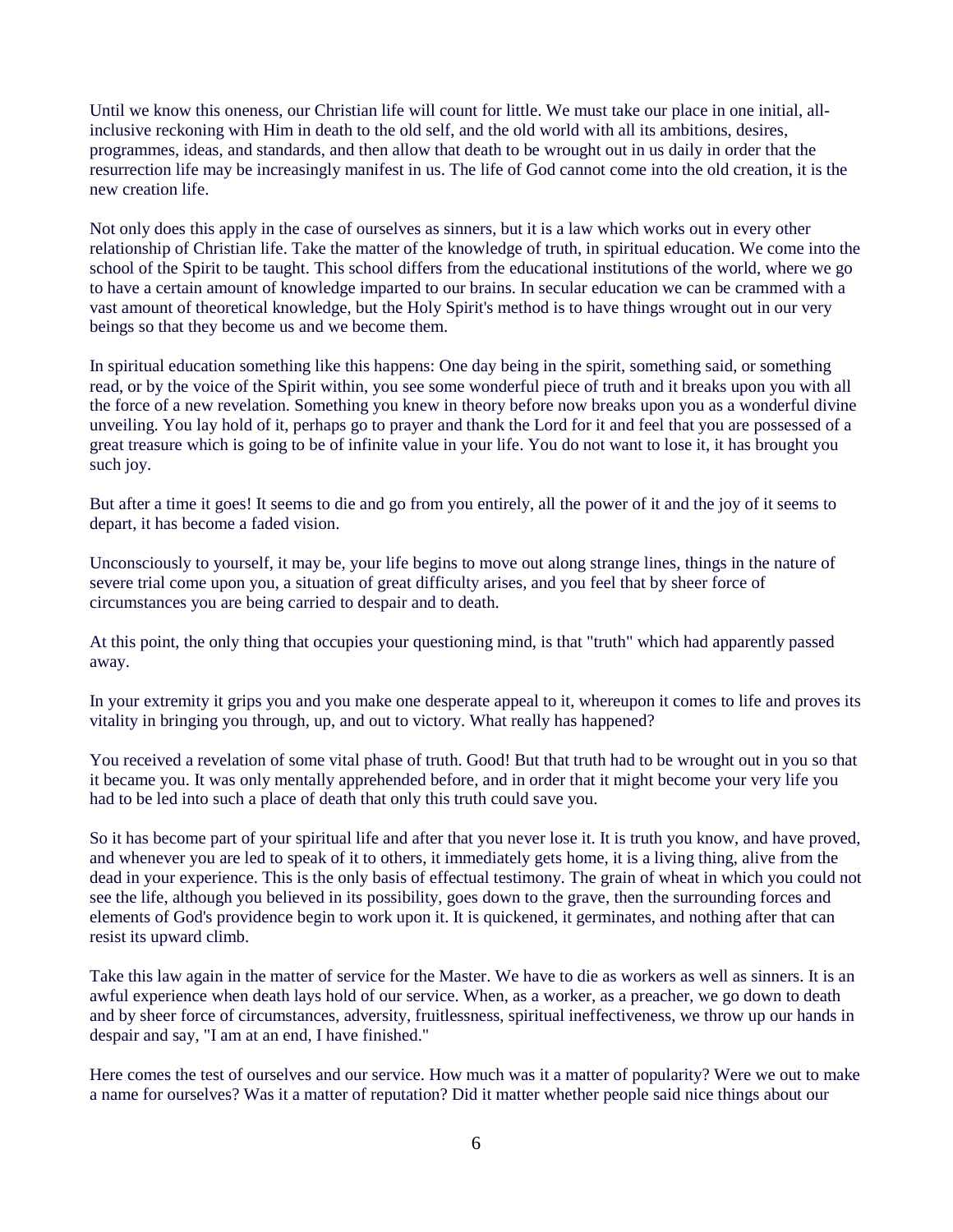work, that is, did we feel pleased and flattered? Or did it matter if they said nasty things, criticized, distorted, or detracted, and we went home and had a bad time?

### How much were we in the business?

Before the test came, of course we should have said, "I have no such personal ambitions, it is not my interests I am seeking." But when we go down to death and the door of service seems to be closing upon us, then we are laid bare as to our motives, as to our feelings, as to whether we are more concerned for our name than His.

From all this self-life we have to be emancipated before God can use us. We have to get to the place where it does not matter in the least what people think, or say, or do, so long as God is satisfied and we are in the way of His will.

This is the way of peace and this is the way of victory. But we have to go down to the realm of death, the "I" has to be slain. It is just in this measure in which that "I" has been crucified that Christ in the power of His resurrection can be revealed.

To one who asked George Muller the secret of his service, he said: "There was a day when I died, utterly died"; and, as he spoke, he bent lower and lower until he almost touched the floor - "died to George Muller, his opinions, preferences, tastes and will - died to the world, its approval or censure - died to the approval or blame even of my brethren and friends - and since then I have studied only to show myself approved unto God." Then again have we not seen this law at work in great enterprises for the Kingdom which have most certainly been initiated by God Himself, as well as in smaller pieces of service to which He has undoubtedly called us. That piece of work at some time in its history goes down to death. It may seem that all its effectives are being destroyed and that there will be nothing of it left. Then there comes a swing of the pendulum and from the very lowest depths of the grave of this buried piece of work there is an uprising by the quickening life of God. Many servants of God have seen the work to which they were sure they were called, go this way. For some mysterious reason it seems that God takes the work down to death before it can live with abiding vitality and victory. Perhaps it is just that the human life must go out in order that the Divine life might come in.

### **2. Liberty Through Surrender**

"Make me a captive, Lord, and then I shall be free." The whole of Isaiah 53 is a wonderful exposition of this truth. Here is the suffering Servant of Jehovah. By His own consent He is taken into a many-sided captivity. He has emptied Himself to become obedient to the death of the Cross. He has surrendered His divine rights, and has made Himself of no reputation, but is allowing Himself to be the plaything of all evil forces, in order that going down under them on the human side, He might tear them asunder and rise in transcendent victory over them, far above all principalities and powers.

The Cross is a picture of captivity on the human side. "He saved others, Himself He cannot save." "Cannot" is the ruling word of the Adamic race, but the Cross is the instrument or means by which the complete emancipation is wrought by Christ for Himself as the representative and inclusive Person of the new race. When the Cross has done its work there is liberation from all human limitations, and Christ breaks forth from the grave in a way which gives Him the mastery of the whole situation. Those who have been identified with Him in His death are raised by Him to a life on a supernatural level, and through them He achieves such things as were before utterly impossible.

There is no human explanation of the accomplishments of Christ through the ages since Calvary. The human side has been totally inadequate. This is true intellectually, socially, physically, constitutionally in the case of by far the greater number of those who have been used in these transcendent achievements.

They have been the transmitters to the world of things which "Eye saw not, ear heard not, things which entered not into the heart of man," but which God revealed to them by His Spirit. The work done, the range covered, and